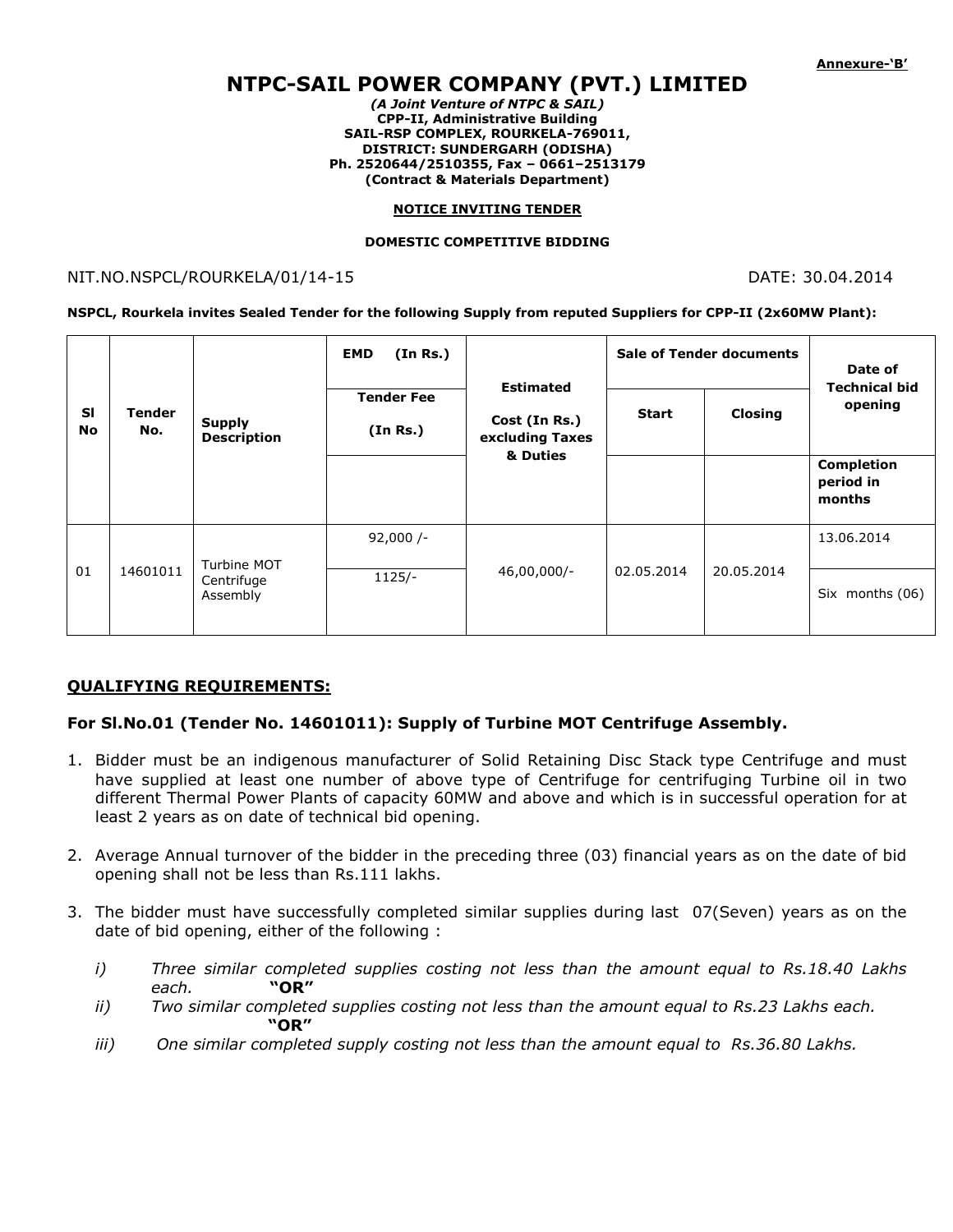## *NB:*

- 1. For QR No.2, the bidder shall submit the Audited Balance Sheet and Profit and Loss Account for the specified period. In case where Audited result for the last preceding FY are not available, certificate of financial statements from a practicising Chartered Accountant shall also be considered acceptable. Other income shall not be considered for arriving annual turnover.
- 2. Similar supplies means Bidder must be an indigenous manufacturer of Solid Retaining Disc Stack Type Centrifuge.
- 3. For QR No.3, the bidder shall submit documentary evidence in support of meeting the QR like copy of supply completion certificate from the client/Store receipt voucher/ protocol jointly signed by purchaser and supplier/supply invoice along with purchase order & proof of payment.

## **General Notes :**

- 1. Tender documents can be obtained from the office of AGM(C&M), NSPCL, Rourkela on any working day from the tender sale start date as indicated above. Tender documents will be sold up to 17.00 hours of last date of sale. Request for tender documents must accompany the cost of tender documents (Non-refundable) in the form of DD/ Bankers cheque in favour of NTPC-SAIL Power Company Private Ltd, Rourkela encashable at State Bank of India, Rourkela.
- 2. The bids shall be received up to 3.30 PM on due date of bid opening in the office of AGM(C&M) NSPCL, Rourkela and shall be opened at 3.45 PM on the same date in the presence of those bidders who wish to be present. If the date of opening happens to be a closed holiday, bids shall be received up to 3.30 PM and opened on the next working day.
- 3. Request for tender documents received after the last date of sale of tender documents, due to delay on account of postal/courier service or without requisite amount of tender documents shall not be entertained.
- 4. Detailed specifications of job including scope of work/ supply and all terms and conditions of NIT shall be given in the tender documents.
- 5. Notwithstanding anything stated above, NSPCL reserves the right to assess bidder's capability and capacity to perform the contract, should the circumstances warrant such assessment in the overall interest of NSPCL and decision of NSPCL in this regard shall be final.
- 6. The bidding documents shall be issued to all bidders upon their depositing the requisite cost of bidding documents along with request letter without prima-facie examination of qualification status. The qualification status shall be examined by the tender committee only during the process of evaluation. However, such issue of tender documents will not automatically mean that bidders are considered qualified.
- **7.** Single stage two envelope bidding system shall be adopted for the subject package. **First envelope shall contain** 
	- **a) EMD**
	- **b) Supporting documents for fulfilling the qualifying requirements.**
	- **c) Signed and stamped tender documents, terms & conditions and unprice bid which shall be considered as technical bid & Second envelop shall contain**
	- **d) price bid only duly filled in, signed and stamped.**
	- **e) Both technical and price bids shall be submitted before bid submission time and date. Bidder shall clearly indicate on the respective envelopes as Technical Bid along with EMD details and Price bid.**